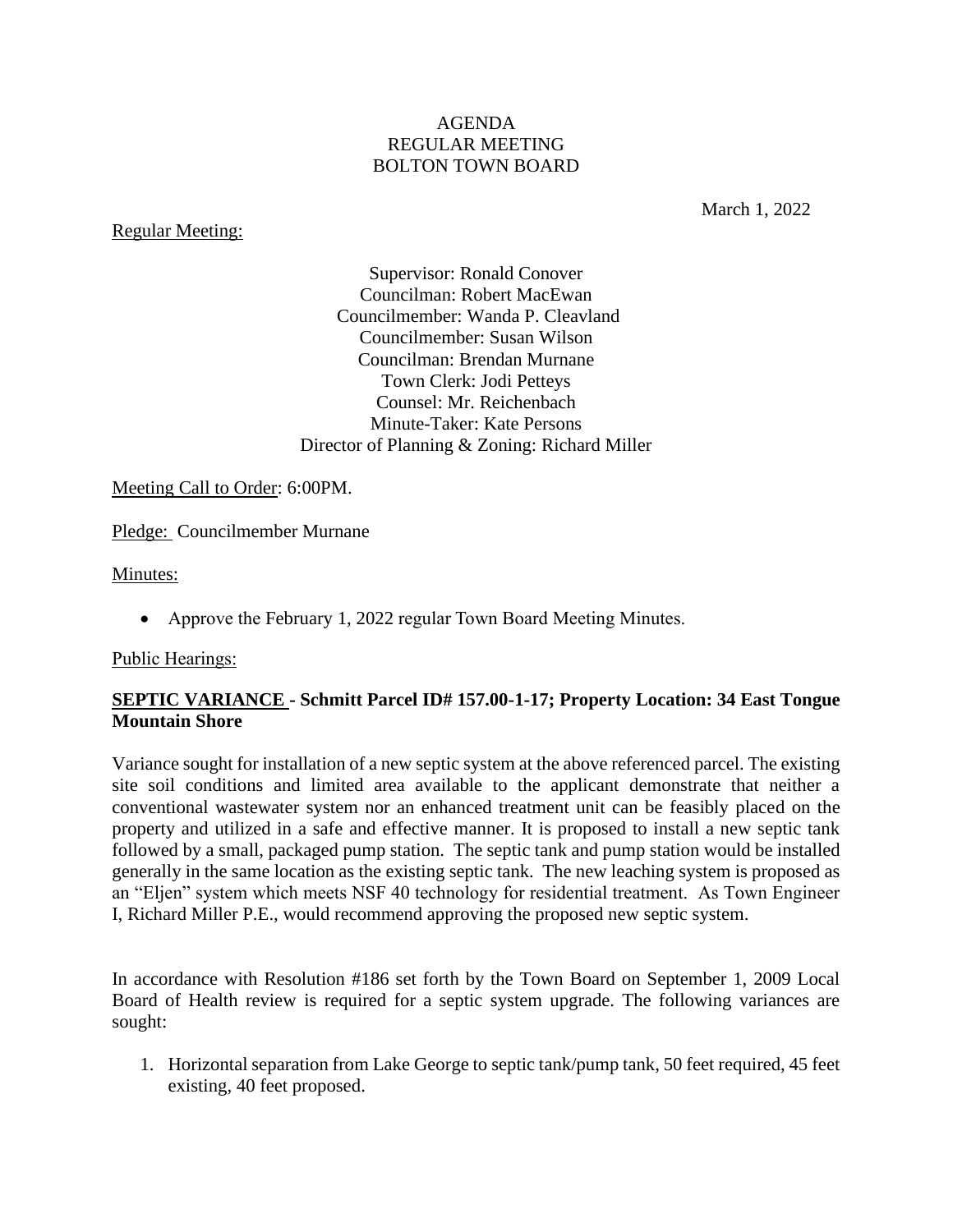- 2. Horizontal separation from Lake George to limits of fill, 200 feet required, 45 feet existing, 52 feet proposed.
- 3. Vertical separation from bedrock to fill or built-up system, 5 feet required, existing unknown, 2 feet proposed.
- Resolution establishing Town of Bolton as Lead Agency.
- Resolution regarding SEQRA determination.
- Resolution for the installation of a new septic system.

## **SEPTIC VARIANCE** - **Franz Parcel ID# 157.00-1-18; Property Location: 35 East Tongue Mountain Shore**

Variance sought for installation of a new septic system at the above referenced parcel. The existing site soil conditions and limited area available to the applicant demonstrate that neither a conventional wastewater system nor an enhanced treatment unit can be feasibly placed on the property and utilized in a safe and effective manner. It is proposed to install a new septic tank followed by a small, packaged pump station. The septic tank and pump station would be installed generally in the same location as the existing septic tank. The new leaching system is proposed as an "Eljen" system which meets NSF 40 technology for residential treatment. As Town Engineer I, Richard Miller P.E., would recommend approving the proposed new septic system.

### **Public Hearing:**

In accordance with Resolution #186 set forth by the Town Board on September 1, 2009 Local Board of Health review is required for a septic system upgrade. The following variances are sought:

- 1. Horizontal separation from Lake George to septic tank/pump tank, 50 feet required, 13 feet existing, 10 feet proposed.
- **2.** Vertical separation from bedrock to fill or built-up system, 5 feet required, existing unknown, 2 feet proposed.
- Resolution establishing Town of Bolton as Lead Agency.
- Resolution regarding SEQRA determination.
- Resolution for the installation of a new septic system.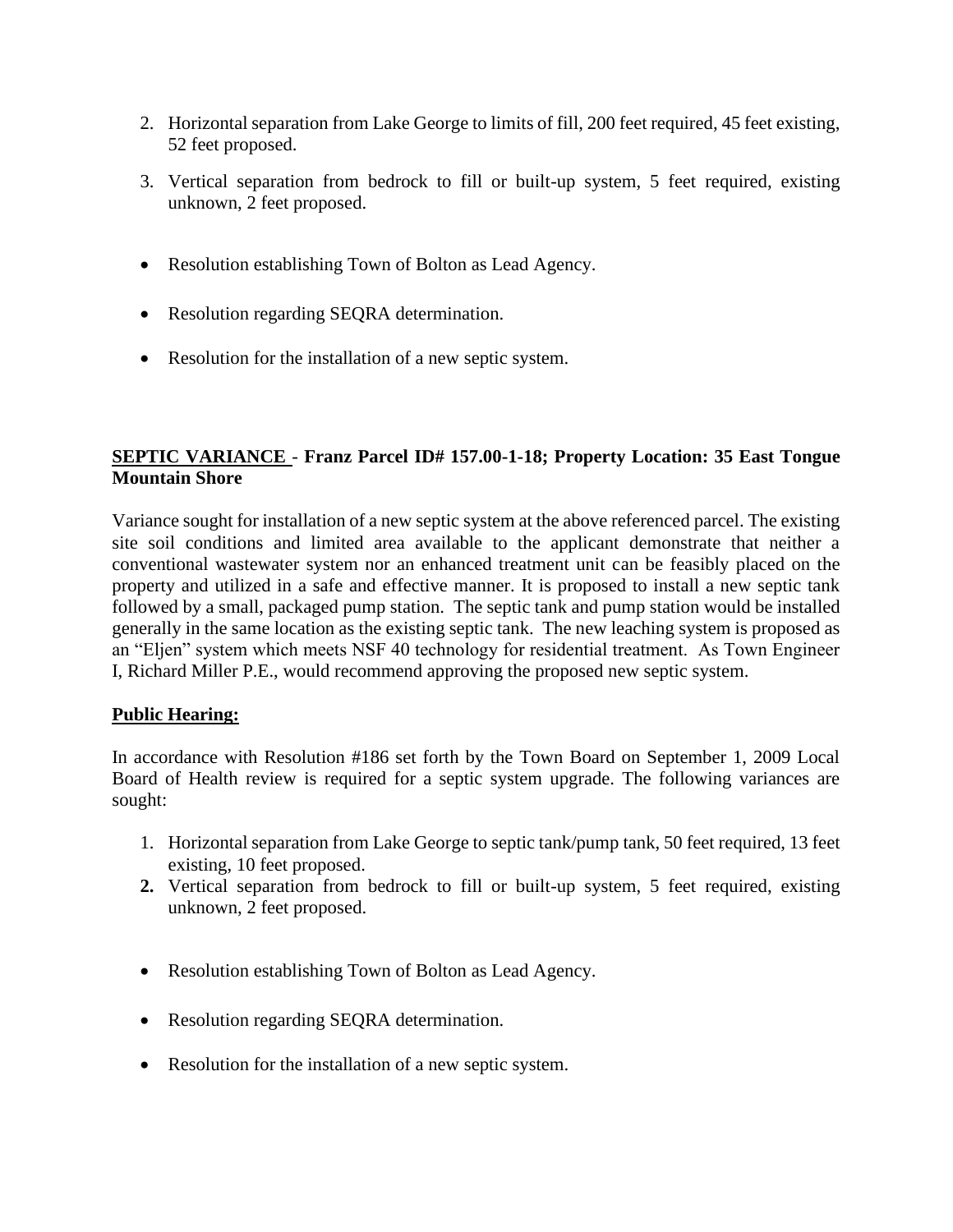# **SEPTIC VARIANCE – Ayers; Parcel ID# 200.14-1-10 – Property Location: 144 Cotton Point Road**

Variance sought for installation of a new septic system at the above referenced parcel. The existing site soil conditions and limited area available to the applicant demonstrate that neither a conventional wastewater system nor an enhanced treatment unit can be feasibly placed on the property and utilized in a safe and effective manner. It is proposed to install two 2,000 gallon holding tanks and alarm system. As Town Engineer I, Richard Miller P.E. would recommend approving the proposed new septic system.

## **Public Hearing:**

In accordance with Resolution #186 set forth by the Town Board on September 1, 2009 Local Board of Health review is required for a septic system upgrade. The following variances are sought:

- 1. Horizontal separation from house to holding tank, 10 feet required, 9 feet 3.8 inches proposed.
- 2. Installation of two 2,000 gallon holding tanks and alarm system.
- Resolution establishing Town of Bolton as Lead Agency.
- Resolution regarding SEQRA determination.
- Resolution for the installation of a new septic system.

### Public in Attendance:

Correspondence:

Santore's World Famous Fireworks

Committee Reports: Councilman: Robert MacEwan Councilman: Brendan Murnane Councilmember: Susan Wilson Councilmember: Wanda P. Cleavland

Supervisors Report:

• Deposits: \$1,376,118.61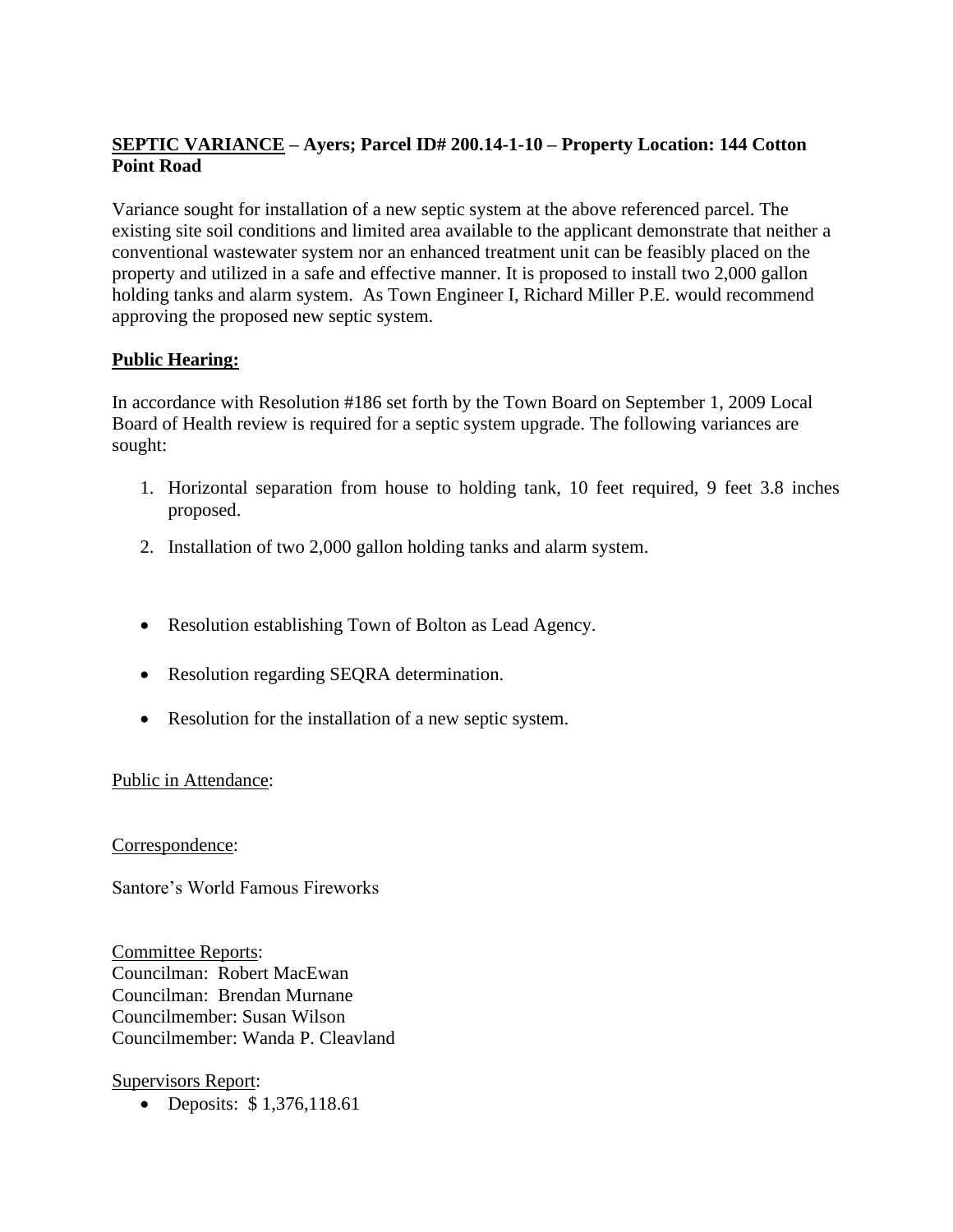• Disbursements:  $$1,123,627.40$ 

### New Business:

- Resolution to enter into an agreement with Peckham Road Corp for milling and paving of Finkle Road in an amount not to exceed \$287,998.
- Resolution in support of the Lake George Park Commission creation of a lake-wide septic inspection as follows:

WHEREAS, the Town of Bolton recognizes that Lake George is the economic engine for our region and that visitors are attracted by the lake's crystal clear waters;

and WHEREAS, residents and visitors to our area rely on Lake George for their drinking water;

and WHEREAS, failing and poorly maintained septic systems around Lake George impact the lake's water quality, thereby threatening not only people's health but also the region's economic viability;

and WHEREAS, the need for a lake-wide septic inspection program has been identified by multiple task forces, watershed coalitions, surveys and initiatives since the 1980s;

NOW, therefore, be it RESOLVED, that the Town of Bolton Town Board hereby requests the Lake George Park Commission – as the entity empowered by the state to adopt rules and regulations for the collection, treatment and discharge of wastewater within the Lake George Park – to take the necessary steps to develop the framework for a lake-wide septic inspection program.

- Resolution to authorize the disbursement of Occupancy Tax funds in the amount of \$3,634.00 to the LGLC to support implementation of educational hikes and programs in conjunction with Up Yonda Farm Environmental Center.
- Resolution to approve Jodi Petteys, Town Clerk, to attend the annual NYS Town Clerks Association conference in Albany April 25-27.
- Resolution to authorize the Supervisor to enter into a Professional Service Agreement to for the preparation of development plans and specifications for work and bidding for the roof restoration on the Bolton Historical Society Museum with Nina Oldenquist, AIA, LEED AP of Oldenquist Design in an amount not to exceed \$14,100.
- Resolution to increase the cell phone stipend from \$25 a month to \$75 a month for Water Plant Trainee #1 beginning April 1, 2022.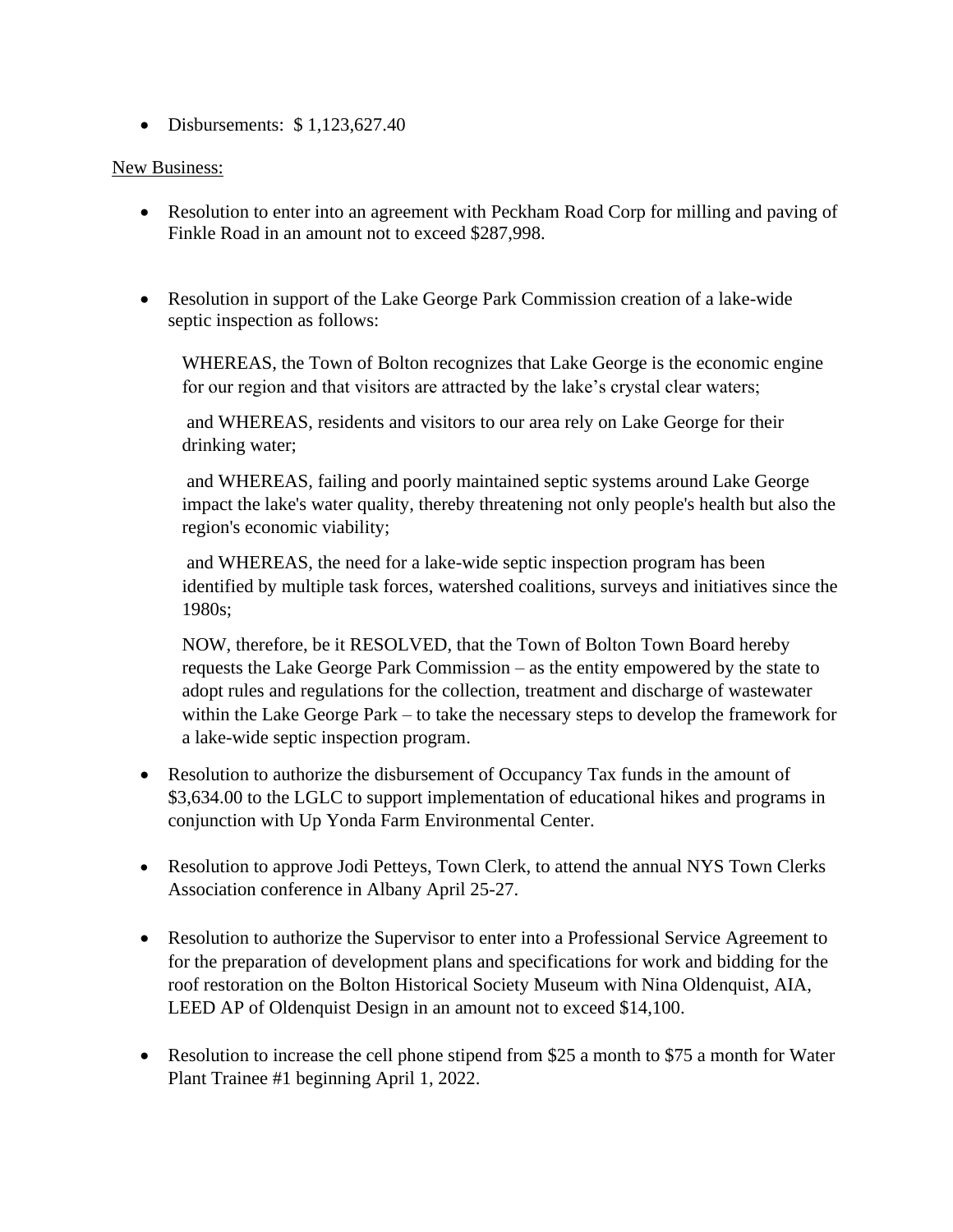- Resolution to authorize a Public Hearing to consider amending ordinance #24, entitled CODE OF ETHICS at the regularly scheduled 6:00 pm, April 5, 2022 Town Board meeting.
- Resolution to authorize the Supervisor to enter into a Professional Service Agreement with LaBella for professional services for the planned replacement of the existing doors at the Town Hall in an amount not to exceed \$10,250.00
- Resolution to authorize the Supervisor to enter into Professional Service Agreement with The LA Group for Veterans Memorial Park Visitor Enhancement and Waterfront Connectivity project Schematic Design Phase in an amount not to exceed \$55,090.00

### Public in Attendance

### TRANSFERS FOR MARCH 2022

| To                        | From               | Amount     |
|---------------------------|--------------------|------------|
| <b>SEWER:</b>             |                    |            |
| 1950.4 Judgments & Claims | 1990.4 Contingency | \$2,000.00 |

### ADDITIONAL TRANSFERS:

\$20,000.00 to be transferred to Sewer District from General Fund. The transfer will be set up as a Due To / Due From in anticipation of upcoming Quarterly Billing.

### Pay the Bills:

### Abstract 2A

| General          | 245-285   | 6,477.42 |
|------------------|-----------|----------|
| Sewer            | $46 - 55$ | 4,219.96 |
| Water            | 38-41     | 1,505.49 |
| <b>St Lights</b> | $5 - 8$   | 148.75   |
|                  |           |          |
| Abstract 3       |           |          |

| General | 151-244 286-303 | 46,830.89 |
|---------|-----------------|-----------|
| Highway | $35 - 64$       | 59,161.94 |